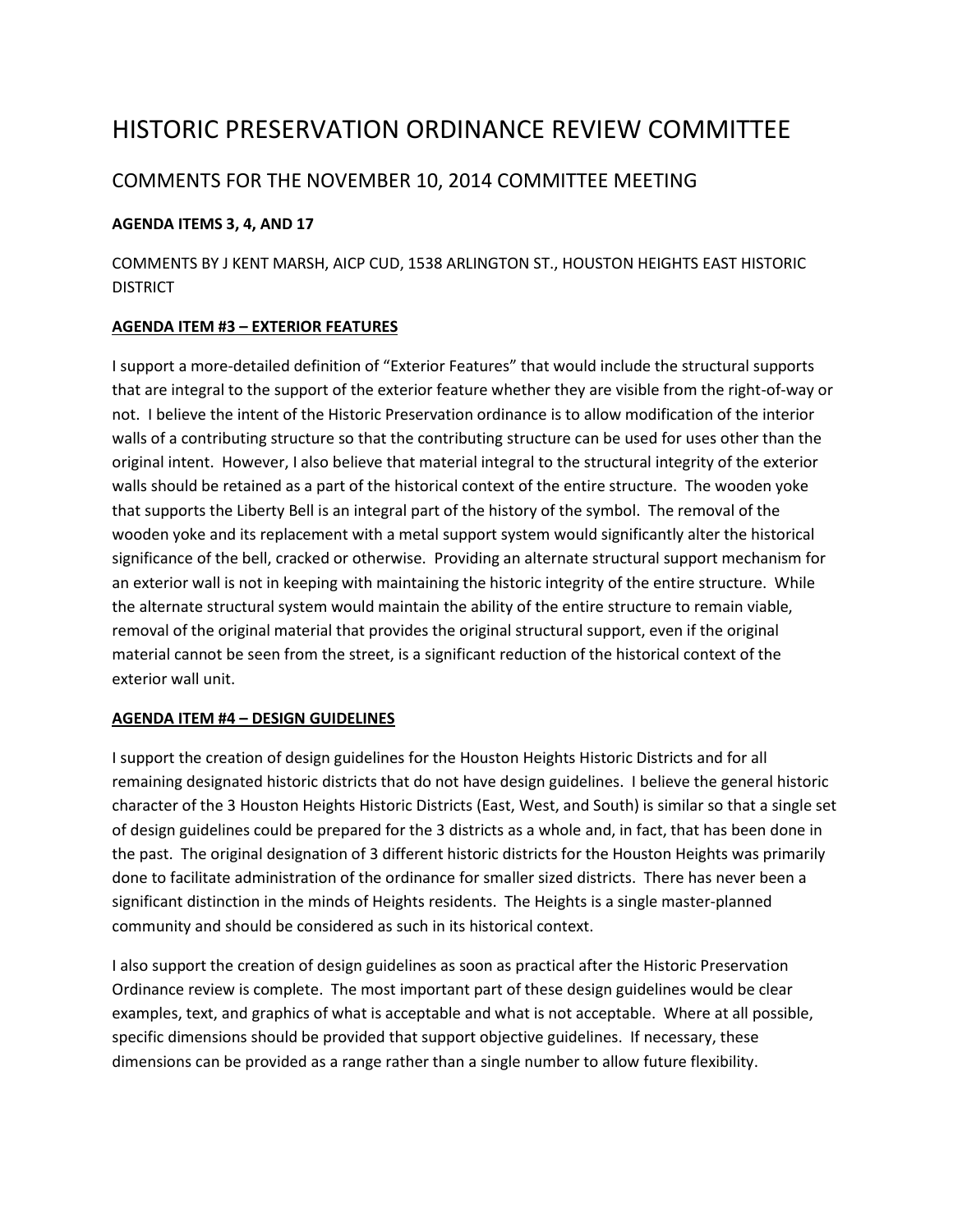While I support the creation of a Steering Committee to provide input and response to proposed design guidelines, I believe that the actual creation of the design guidelines should be done by a single entity, a private consulting firm or team, under the auspices of the Historic Preservation Department of the City.

I fully support the review and adoption of future design guidelines by the HAHC only. I do not agree that the City Council should be involved in the review and adoption of design guidelines for historic districts. The HAHC was created and appointed to provide the needed expertise to make that decision. The City Council should let the HAHC do their job.

Lastly, I believe the Design Guidelines, when completed and adopted, should be used in addition to the Historic Preservation Ordinance and not as a replacement and where both address the same regulation, the more restrictive regulation should apply, whether that more-restrictive regulation is located in the Historic Preservation Ordinance or in the adopted Design Guidelines. Design guidelines should address regulations with more detail than regulations provided in the Historic Preservation Ordinance that addresses general regulation for the entire City of Houston.

### **AGENDA ITEM #17 – THE PENALTY FOR ILLEGAL DEMOLITION**

With the substantial amount of time that has passed since the Houston Heights Historic Districts were created, I must assume that any demolition is intention and not accidental. With that in mind, the illegal demolition of part or all of a contributing structure in a historic district should receive a heavy penalty that would both provide support for replacement of the character of the demolition and provide a significant dis-incentive for others to intentionally demolish historic fabric. As such, I support the penalty for illegal demolition of any part of a contributing structure to be a minimum of: (1) required repermitting of any replacement of the demolished element at a triple-permit fee cost, (2) a fine between \$500 and \$2000, depending on the significance (\$500 for a minor significance and \$2000 for a major significance as determined by the Director of Planning) of the demolished element to the contributing structure, and (3) replacement of the demolished element in the same location and dimensions as the original element.

Regarding total demolition, I believe the penalty should be even greater than a partial demolition. Partial demolitions that require removal of the remainder of the structure due to inability to retain the structural integrity of the remainder or complete demolition should receive a penalty that would both provide support for replacement of the character of the demolition and provide a significant disincentive for others to intentionally demolish historic fabric. As such, I support the penalty for illegal demolition to be a minimum of: (1) a five (5) year period that no construction permit would be granted for the property, (2) the maximum fine permitted by law, and (3) the replacement of the demolished structure in the same footprint location, the same maximum height at the front building wall of the original structure, and the same maximum width of the front building wall of the original structure.

#### **AGENDA ITEM – FENCES IN FRONT YARDS**

There was some discussion at the last Ordinance Review meeting regarding the regulation of fences in historic districts. The last review indicated that any fence behind the front wall width extension would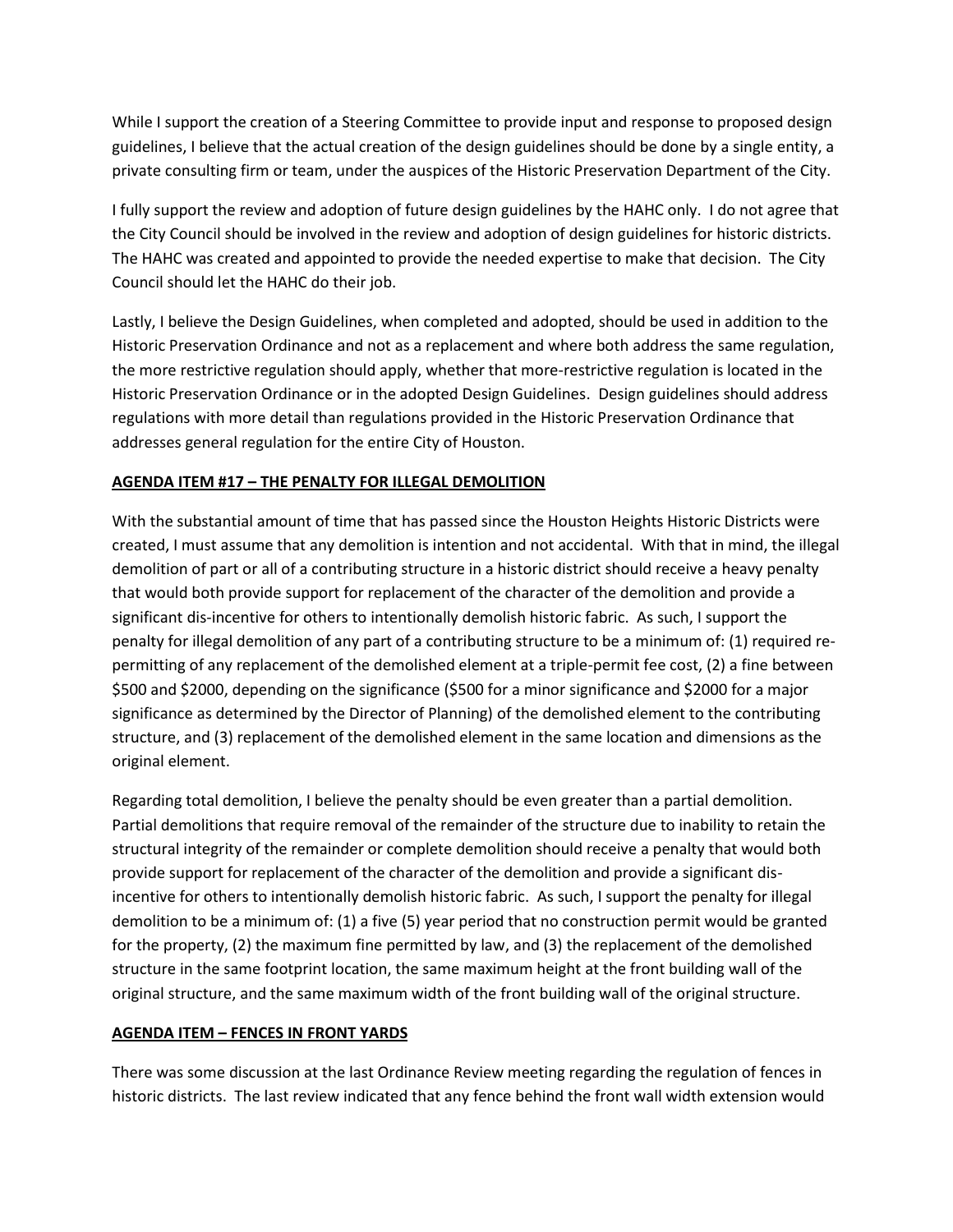be exempt from CofA review and that fences in front of the front wall width extension (between the front of the structure and the front property line and along the front property line) would be regulated to the extent that fences in that area that are 4 feet high or less would be allowed regardless of degree of transparency and fences of a height between 4 feet and the maximum height allowed without a fence permit, would be only allowed if they were metal construction (wrought iron or aluminum). I believe the intent of the discussion for the regulation was to allow the continuance of the street area scale and proportion with the ability to see the front of a structure part of the contribution of that scale and proportion. With that in mind, I would recommend that the regulation criteria be one of the degree of transparency rather than the material of construction. For instance, a drawing containing a typical, onefoot square portion of the fence elevation could be provided for review that would allow the measurement of the percentage of the area that is opaque as a result of the fence material and the percentage of the area that is transparent as a result of the opening between fence material. The required percentage of transparency could be greater for fences higher than 4 feet and less for fences at or below 4 feet. That would provide for flexibility of design in both material and visual character but maintain the minimum transparency needed to maintain the scale and proportion of the street scene. Should this regulation be adopted, I would recommend existing typical fences be measured to provide a valid proportion of transparency.

J. Kent Marsh, AICP CUD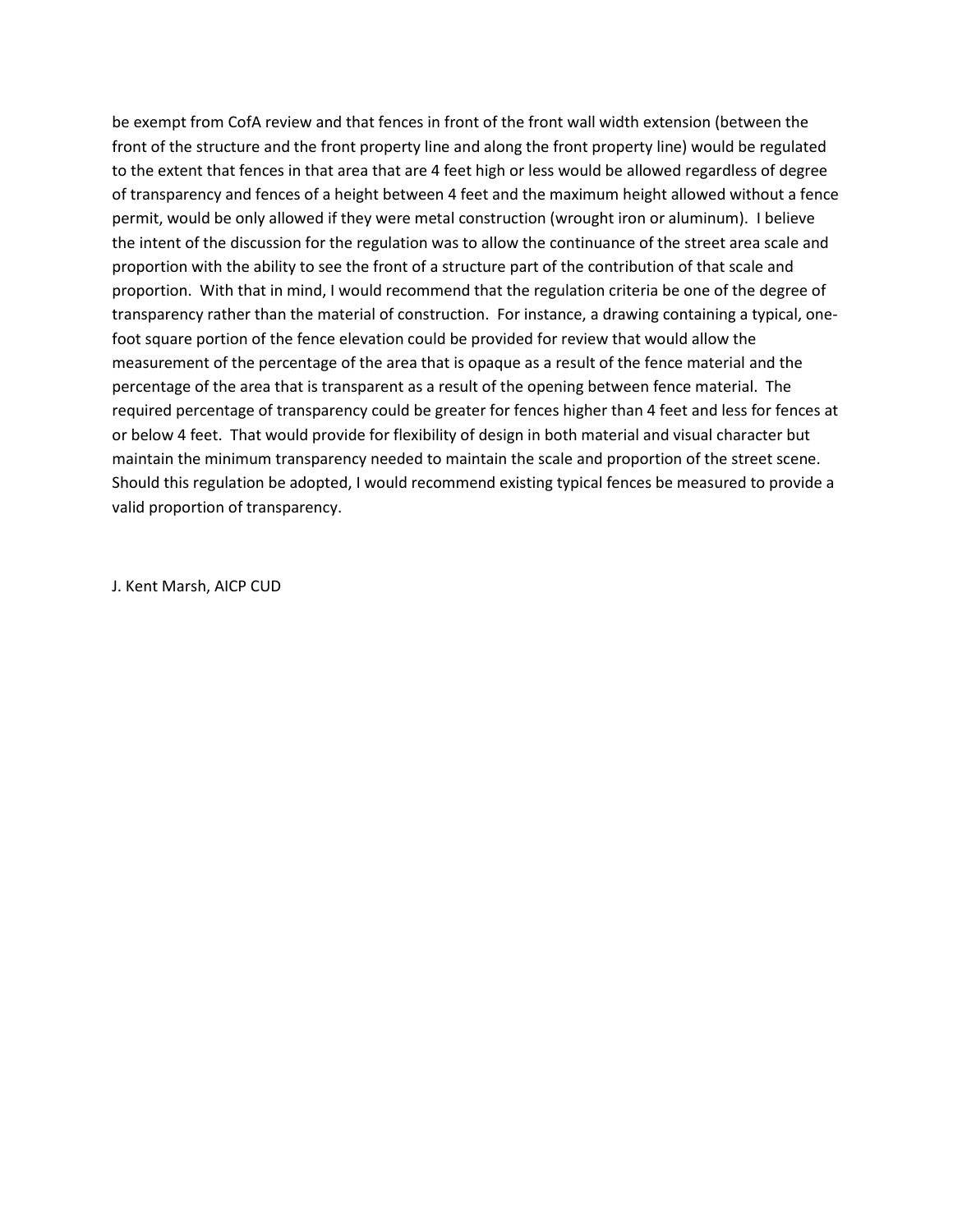

**Building a GREATER Houston** 

October 27, 2014

Mr. Patrick Walsh, P.E. **Director** 611 Walker St. Houston, Texas 77002

RE: Design Guidelines

Dear Director Walsh:

The Greater Houston Builders Association (GHBA) appreciates the opportunity to provide comments on the Historical Archeological and Historical Commission (HAHC) Subcommittee's scope of work. Throughout this process, the GHBA believes it is critical to consider the input and feedback of the building and remodeling communities, and we look forward to partnering with the Subcommittee in an effort to improve the Historical Preservation Ordinance.

Upon learning that the Planning Department had established a subcommittee of City of Houston staff, Planning Commission members and HAHC members in order to revise portions of the Historical Preservation Ordinance, GHBA organized a working group of member builders and remodelers responsible for reviewing the Subcommittee's objectives on behalf of the association.

While the working group has identified minor items GHBA will raise to the Subcommittee during public comment at the meetings, the most important item discussed among association members has been the overwhelming need to establish design guidelines. There is a strong consensus among GHBA builders and remodelers alike that design guidelines are critically necessary in all Historic Districts.

Current ordinance language requires that all Historic Districts created after the 2010 amendments have design guidelines. The language also provides instruction on the process for creating the guidelines and for obtaining HAHC and City Council approval.

However, there is no language requiring design guidelines for Historic Districts created prior to the 2010 amendments or a process for creating guidelines in those districts.

The lack of design guidelines has created great confusion among homebuilders, remodelers, property owners and Realtors. Design guidelines are essential to the homebuilding and remodeling industries as they provide much-needed predictability and consistency.